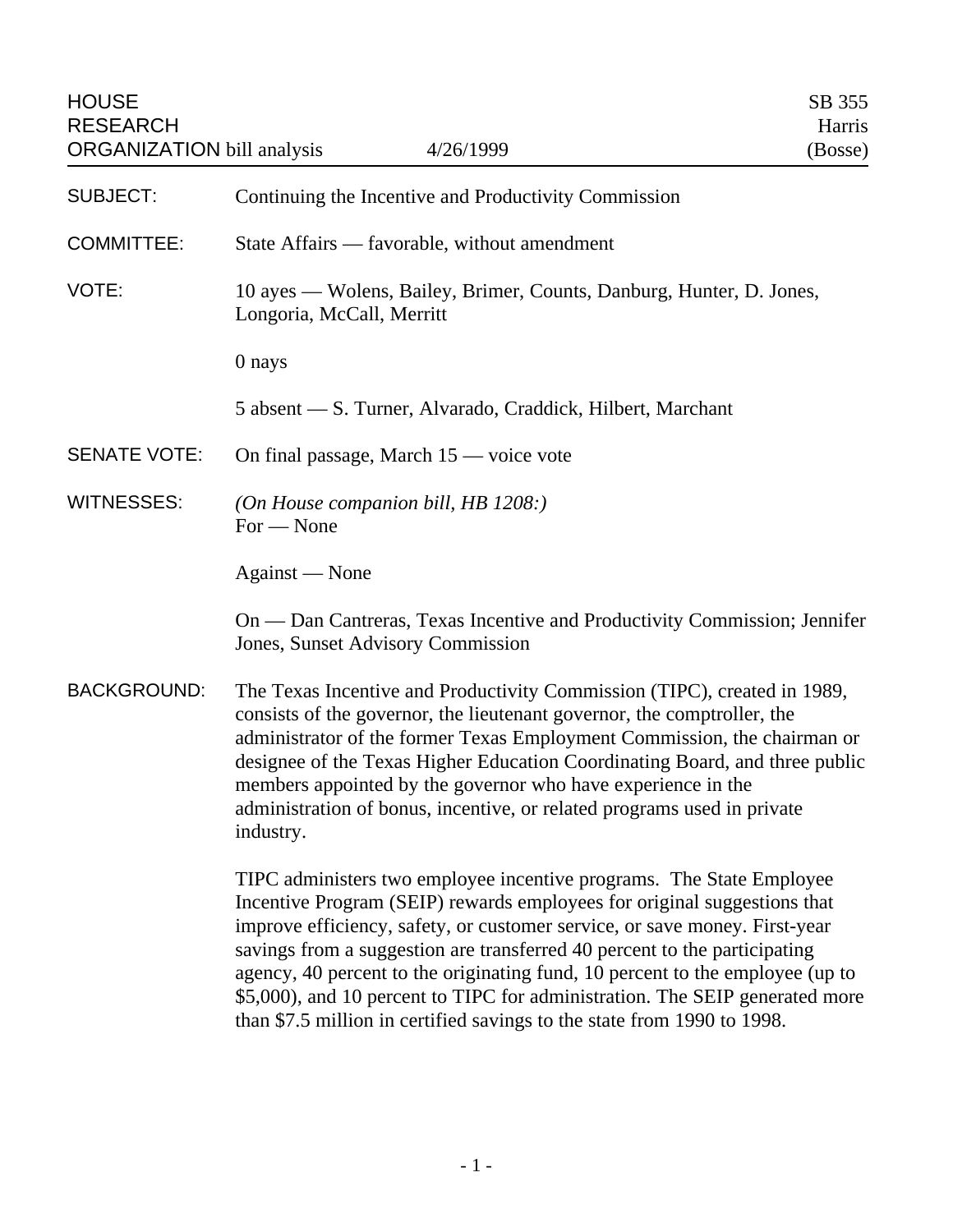## SB 355 House Research Organization page 2

The Productivity Bonus Program (PBP) recognizes employees as a team, division, or entire agency for the development of productivity plans that reduce agency costs without reducing service quality. The certified savings are transferred 37.5 percent to the originating fund, 25 percent to TIPC for administration, 18.75 percent to the participating agency, and 18.75 percent to eligible employees (up to \$1,000). The PBP has generated over \$50 million in certified agency savings between 1992 when it was implemented and 1998.

TIPC had a budget of \$542,131 for fiscal 1998-99 with six FTEs. The agency is subject to the Sunset Act and underwent Sunset Advisory Commission review during the past interim. The agency will be abolished September 1, 1999, unless continued by the Legislature.

## DIGEST: SB 355 would continue TIPC for four years, until September 1, 2003, and consolidate the agency's two incentive programs into a single program. The SEIP would be expanded to include awards to employee groups of four or more. Each employee group could receive a bonus equal to 10 percent of the resulting first-year savings, to be divided equally among the group members. The amount could not exceed \$5,000 for each member of the group.

SB 355 would add a recognition award of \$50 to an employee not otherwise eligible for an award who made a suggestion that conserved energy, improved safety, improved customer service, or resulted in the adoption of any other innovation or improvement approved by the commission. Any recognition award would have to be approved by the members of the commission. A maximum of 150 such awards could be granted each fiscal year.

SB 355 would eliminate delayed hiring as an eligible suggestion for reducing agency costs.

The bill would repeal the savings transfer and allocation funding mechanism for money to go to TIPC. Agencies would retain all savings generated by employee suggestions except for the portion awarded to the employee.

The membership of the commission would be restructured. The administrator of the former Texas Employment Commission would no longer be a member. The governor would appoint a chief administrative officer from an agency with more than 1,000 full time equivalent employees (FTES) and one from an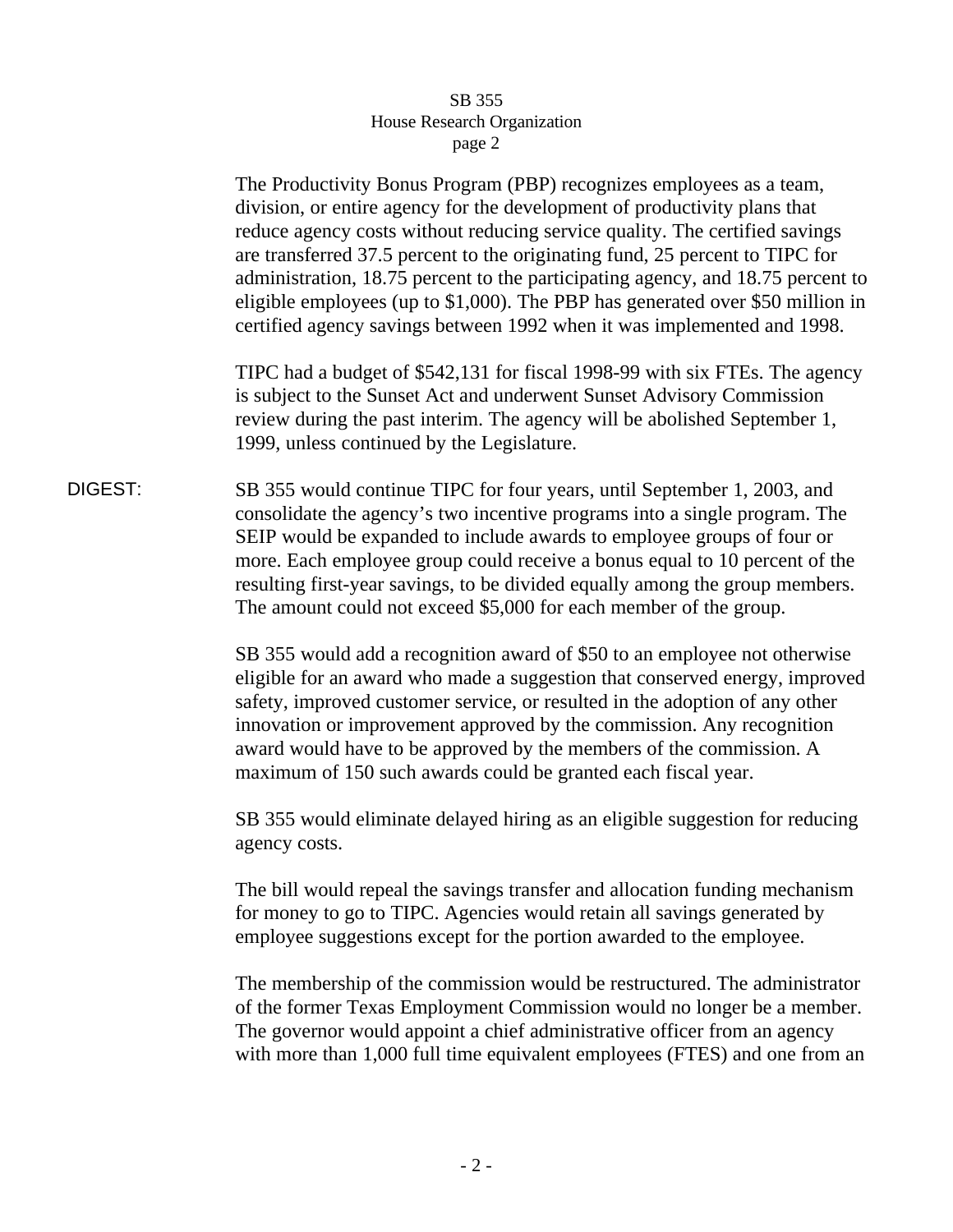## SB 355 House Research Organization page 3

agency with less than 1,000 FTES. These appointees would serve two-year staggered terms. TIPC staff would be excluded from participating in the commission's programs. The bill also includes standard Sunset provisions on conflicts of interest, nondiscriminatory appointments, removal and training of members, standards of conduct, separation of policymaking and administration, public testimony, complaint procedures, and equal employment opportunity. SB 355 would take effect September 1, 1999. SUPPORTERS The TIPC should be continued because it has proven its worth in saving millions of dollars to the state, improving service and efficiency at state agencies. The functions of TIPC are based on successful, private-sector employee recognition and reward programs that encourage workers to help their companies save money. More than 65,000 state employees have made award-winning suggestions through this program. SB 355 would strengthen TIPC by merging its two programs, eliminating the

SAY:

confusing requirements for distribution of savings among employees, agencies, funds, and TIPC. It also would give TIPC a stable source of funding by financing the agency with general revenue rather than transfers from savings that may vary year to year. Furthermore, by allowing agencies to retain savings, more agencies would be encouraged to participate in the program.

The new \$50 recognition awards also would encourage employees to make suggestions to save money or improve service in areas where the actual results could be difficult to measure. The awards would allow the commission to recognize good suggestions without going through the savings certification process.

Changes to the commission's membership would remove an obsolete reference to the Texas Employment Commission, as well as give the governor flexibility in naming interested agency directors.